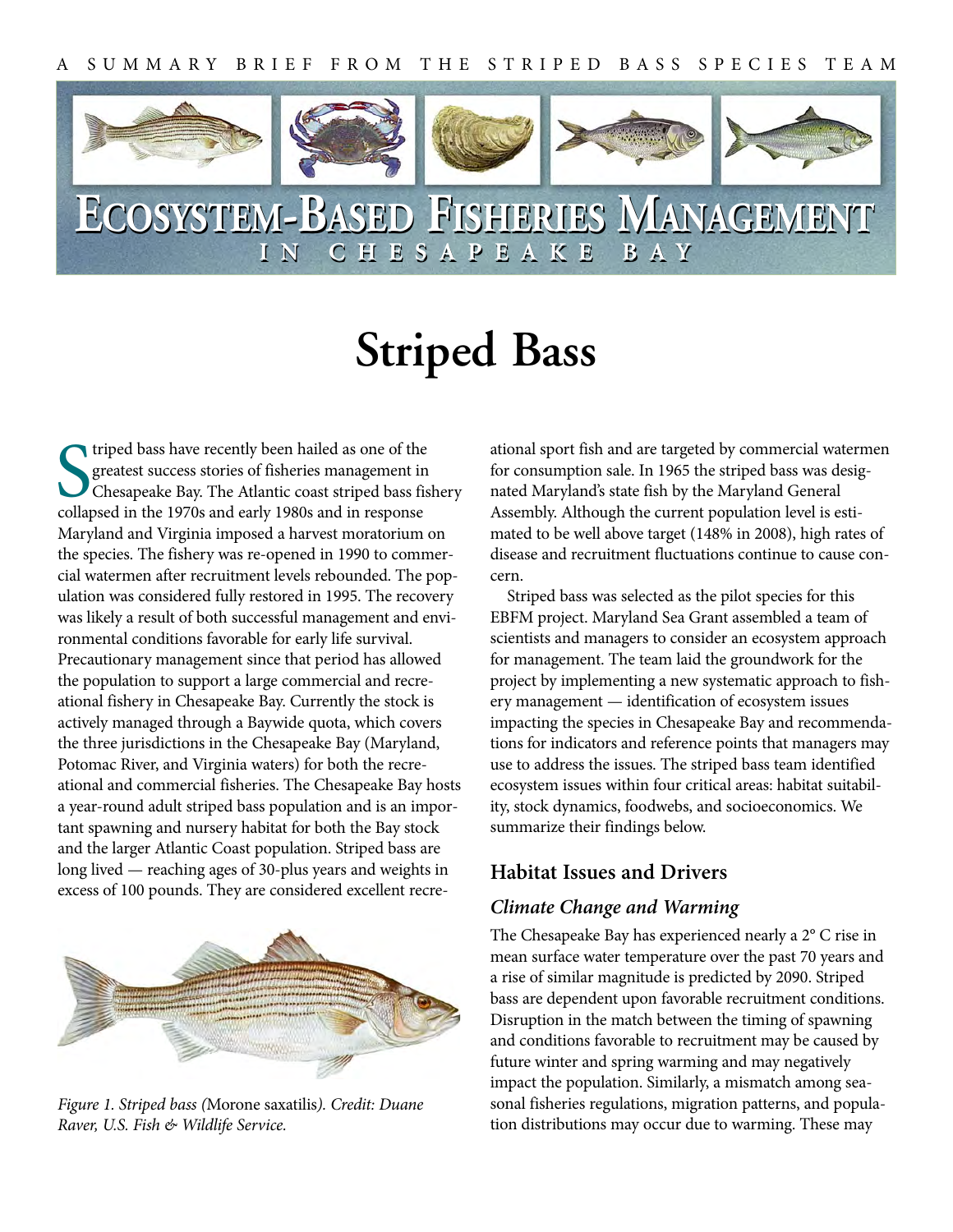cause fishing to occur during sensitive periods for the population. Winter warming could also promote year-round residency, and reduce overwinter juvenile mortality leading to increased pressure on the forage species targeted by striped bass. Alternatively, warming summers could substantially depress habitat suitability for older resident striped bass. It is conceivable that by maintaining diverse spawning behaviors, striped bass may retain stability in recruitment in the face of warmer water temperatures and/or more variable future winter and spring climate conditions.

#### *Flow*

Striped bass spawning and nursery habitats are impacted by disruptions in the natural freshwater flow regimes in Chesapeake Bay. Such variations in freshwater river flow influence hypoxic volume and area, which then limit the availability of striped bass habitat. The primary causes of flow variation are dam operations and construction, water withdrawals, harbor maintenance, agriculture, power generation, and public utilities.

### *Hypoxia*

Hypoxic volume has expanded in Chesapeake Bay over the past 50 years and represents an increasing loss of summer habitat for adult and juvenile striped bass. The impacts are most significant during the summer months when striped bass habitat is vulnerable to hypoxia. Studies in other regions indicate that fish avoid hypoxic areas and that this behavior taxes their growth and increases their energy demands. Initial avoidance of hypoxic areas may also lead to habitat crowding and increased competition. Long-term effects of persistent hypoxia include depletion of prey resources, decreases in reproductive success, and immune suppression. In the Chesapeake Bay watershed, increases in impervious surface and the transition from rural to suburban landscapes may amplify hypoxia in the Bay.

### *Contaminants and Pollution*

Contaminants were implicated in the decline of Chesapeake Bay striped bass recruitment in the 1970s, but their effects were largely indistinguishable from other factors such as high fishing rates and an unfavorable climate regime. Contaminants may depress productivity and consumption advisories related to contaminant loads may lower the desirability of striped bass as table-fare, impacting both commercial sales and recreational fishing. Risk management strategies may assist in predicting the effects of suspected contaminant-related problems.

#### *Watershed Development*

Increasing urban sprawl has been identified as a major threat to the Chesapeake Bay watershed. Sprawl impacts water supply and water quality, affecting striped bass larvae, juveniles, and adults through sedimentation, flow alteration,



*Figure 2. Projections of development pressure with ovals indicating striped bass spawning areas. Two lower Eastern Shore ovals may contain multiple spawning areas. Source: U.S. Geological Survey (prepared for the Chesapeake Bay Program).*

nutrient enrichment, contaminants, and thermal pollution. When striped bass spawning areas are overlaid onto a U.S. Geological Survey map of estimated development pressure, the data indicate that all striped bass spawning watersheds appear to be under moderate to very high development pressure (Figure 2). The implication of this pressure on the striped bass population in Chesapeake Bay should be considered.

### **Foodweb Issues and Drivers**

#### *Forage and Predation*

Striped bass management actions have produced greater abundance and larger fish. Consequently, prey consumption by this population has been potentially high enough to seri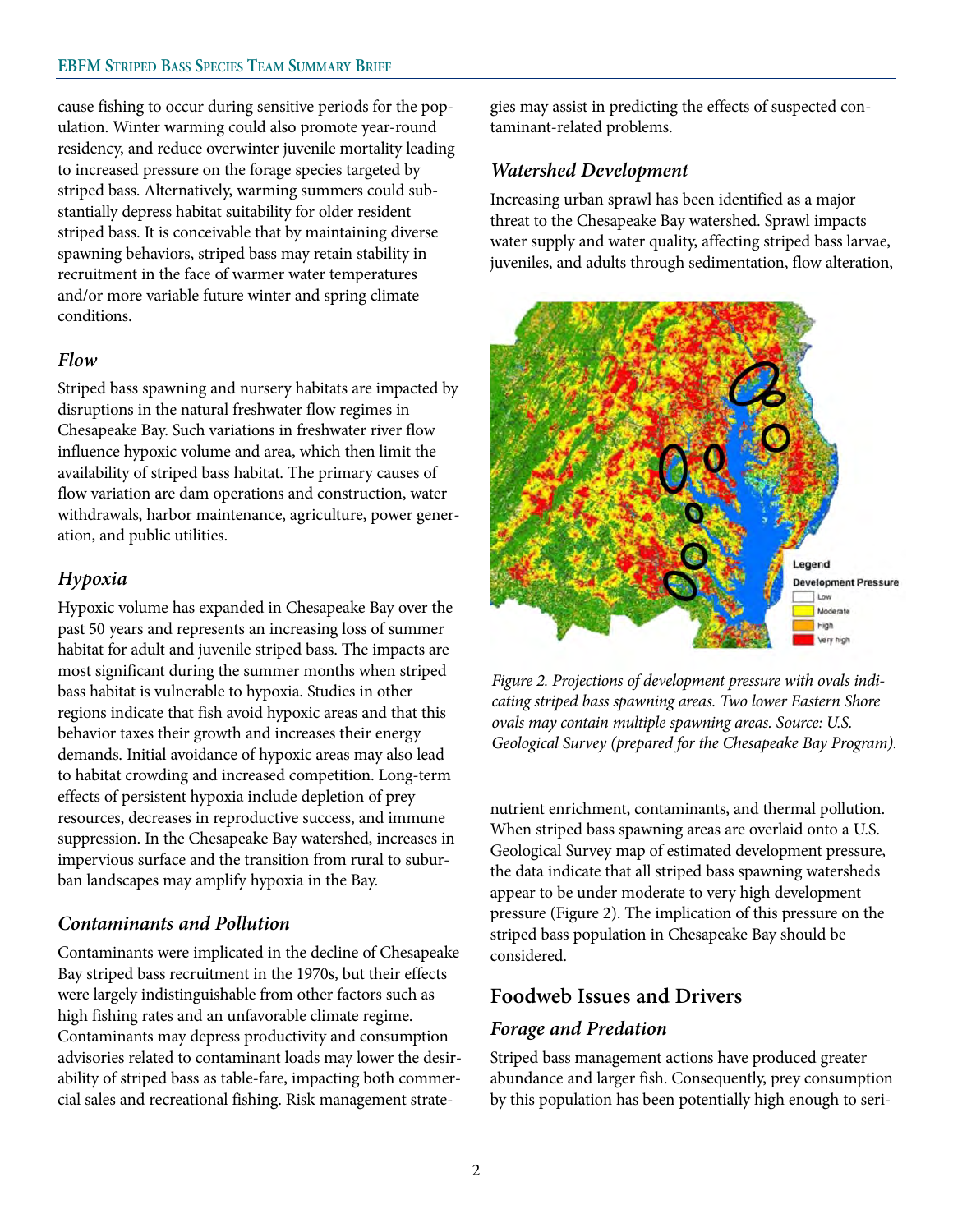ously impact other fisheries and the abundance of forage fishes, although the magnitude of this impact is largely unknown. High forage demand has coincided with a deterioration of indicators of striped bass nutritional state, an outbreak of disease, and rising natural mortality rate estimates, although striped bass survival appears to remain high.

## *Invasive Species*

Blue and flathead catfish were introduced to Chesapeake Bay tributaries in the 1970s with the intent of establishing new recreational fisheries. Both have founded robust populations in the Bay and likely compete with juveniles for invertebrate prey and with adult striped bass for forage fish species. Blue catfish also prey on young striped bass. Further investigation is needed into the impact of catfish predation and efforts are underway to characterize blue catfish diet, population size, and spatial distribution to gain a better understanding of their potential impacts on striped bass in Chesapeake Bay.

# **Stock Dynamics Issues and Drivers**

# *Recruitment Variability*

Striped bass recruitments in the Maryland and Virginia portions of Chesapeake Bay vary more than twentyfold over the past fifty years. The marked collapse of the Atlantic coast fishery in the 1970s resulted in low juvenile recruitment although the population recovered in the early 1990s in response to management regulations. High inter-annual recruitment variability is still a conspicuous characteristic of post-recovery striped bass population dynamics.

## *Exploitation*

Failure of strong year-classes in Chesapeake Bay after 1970 and an alarming decline in landings provided the basis for harvest moratoria in the Bay region (starting with Maryland in 1985) and much more restrictive management elsewhere. The criterion for recovery and reopening fisheries was met in 1989 and a new era of more conservative harvest management began in 1990. In most recent years annual landings in the Chesapeake Bay area stabilized around nine million pounds. It appears that maintaining the fishing mortality rate at or below the current target yields a sustainable population and robust spawning stock. However, removals due to recreational and commercial discards are poorly understood and may be significant enough to impact the population. Further, while bycatch is known to occur in the striped bass fishery, there is no accurate characterization of the species caught during different seasons by various gear types. Further investigation into bycatch patterns may yield insight into larger ecosystem impacts.

### *Disease*

Striped bass are known to be susceptible to a variety of common fish pathogens and disease-related mortality events have occurred in Chesapeake Bay. Recent attention has largely centered on bacterial infections caused by the genus *Mycobacterium* spp. *Mycobacterium* is a chronic disease common in wild and captive fishes. It causes lesions and impairs liver, kidney, and spleen function (Figure 3). Current stock assessments indicate that non-fishing mortality in striped bass has increased since 1999. Modeling efforts suggest that disease may be associated with the increased striped bass population size recently seen in



*Figure 3. Gross signs of mycobacteriosis in Chesapeake Bay striped bass: (a) severe ulcerative dermatitis and (b) multi-focal gray nodules (arrows) within the spleen. Credit: Virginia Institute of Marine Science.*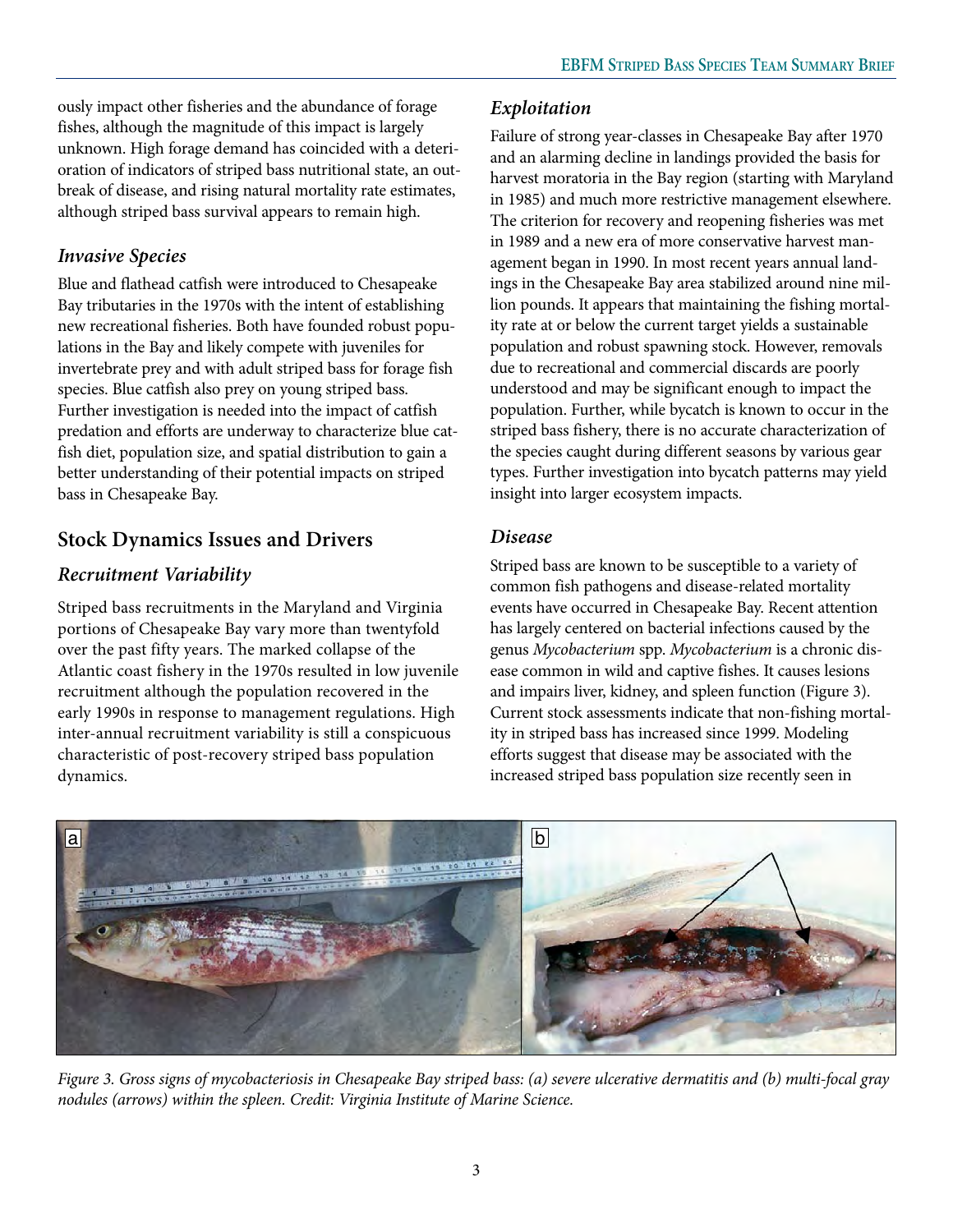Chesapeake Bay and may be linked to the increased mortality. Disease negatively impacts consumption of striped bass and may, in turn, impact the recreational and commercial fisheries in Chesapeake Bay.

## *Connectivity*

The health and persistence of the Chesapeake Bay striped bass population depends upon several key factors linked to connectivity. The spawning units associated with each major Chesapeake Bay sub-estuary must be conserved; the nurseries connected to these spawning units must be functional; and connectivity between the spawning units and their associated nurseries must remain intact. Exploitation, habitat degradation, and climate change may all impact future spawning units and nursery areas.

## **Socioeconomics Issues and Drivers**

### *Livelihoods*

Striped bass are the most important economic finfish species in Chesapeake Bay and they contribute to the livelihoods that watermen (including charter boat captains) earn from the Bay. In 2009, watermen earned \$8.5 million from striped bass harvest. Additionally, there were 145,000 angler trips on charter boats in Maryland and Virginia in 2010. Striped bass is the species most frequently targeted on these trips.

# *Valuation of Water Quality*

Striped bass is more sensitive to low oxygen conditions than most other finfish species. The value of improvement (or degradation) in water quality for recreational fishermen targeting striped bass has been investigated. The researchers found that a degradation in water quality to 3 mg/l dissolved oxygen across the Bay resulted in a \$8.84 (1998 dollars) decrease in the value of a striped bass trip or \$7.3 million a year.

### *Consumption/Demand*

Striped bass are the most frequently targeted recreational sport fish in Chesapeake Bay and they also support a large commercial fishery. Striped bass yield the highest price per pound for finfish caught in Chesapeake Bay. The average price paid to watermen in 2009 was \$1.74 per pound. This was the lowest price, in real dollars, since the moratorium on fishing lifted in 1989, and probably reflects the impacts of the economic recession on demand and seafood prices in general.

### *Economic Impacts of Management*

Maryland and Virginia employ different management strategies for striped bass in Chesapeake Bay. Maryland employs traditional fishery management regulations including limited entry and effort controls, while Virginia has recently moved towards a catch share or quota-based management program. Although both strategies appear to be effective in promoting the striped bass population, there have been differing economic impacts on fishermen within the two states. Specifically, from the period following the implementation of catch shares in Virginia to 2007, the mean price per pound was five percent higher in Virginia than Maryland and in 2007, Virginia received 33% more per pound compared to Maryland. This phenomenon may be a result of catch shares allowing Virginia fishermen to be more flexible and efficient, resulting in higher compliance and revenues per boat.

### **Summary**

Striped bass appear to be recovered following management strategies designed to rebuild the population in Chesapeake Bay. However, there is concern that the recovered population may be impacting forage fish populations, exceeding the available prey base, and demonstrating signs of deteriorating health conditions. Further, future climate change and unchecked watershed development may threaten the striped bass population in Chesapeake Bay. From an ecosystem perspective, the interconnections between striped bass and its habitat, stock dynamics, foodweb, and associated socioeconomics should be considered in a shift to EBFM. This shift will require prioritization of management goals for the five key species and ultimately a balance between ecological phenomena and human activities.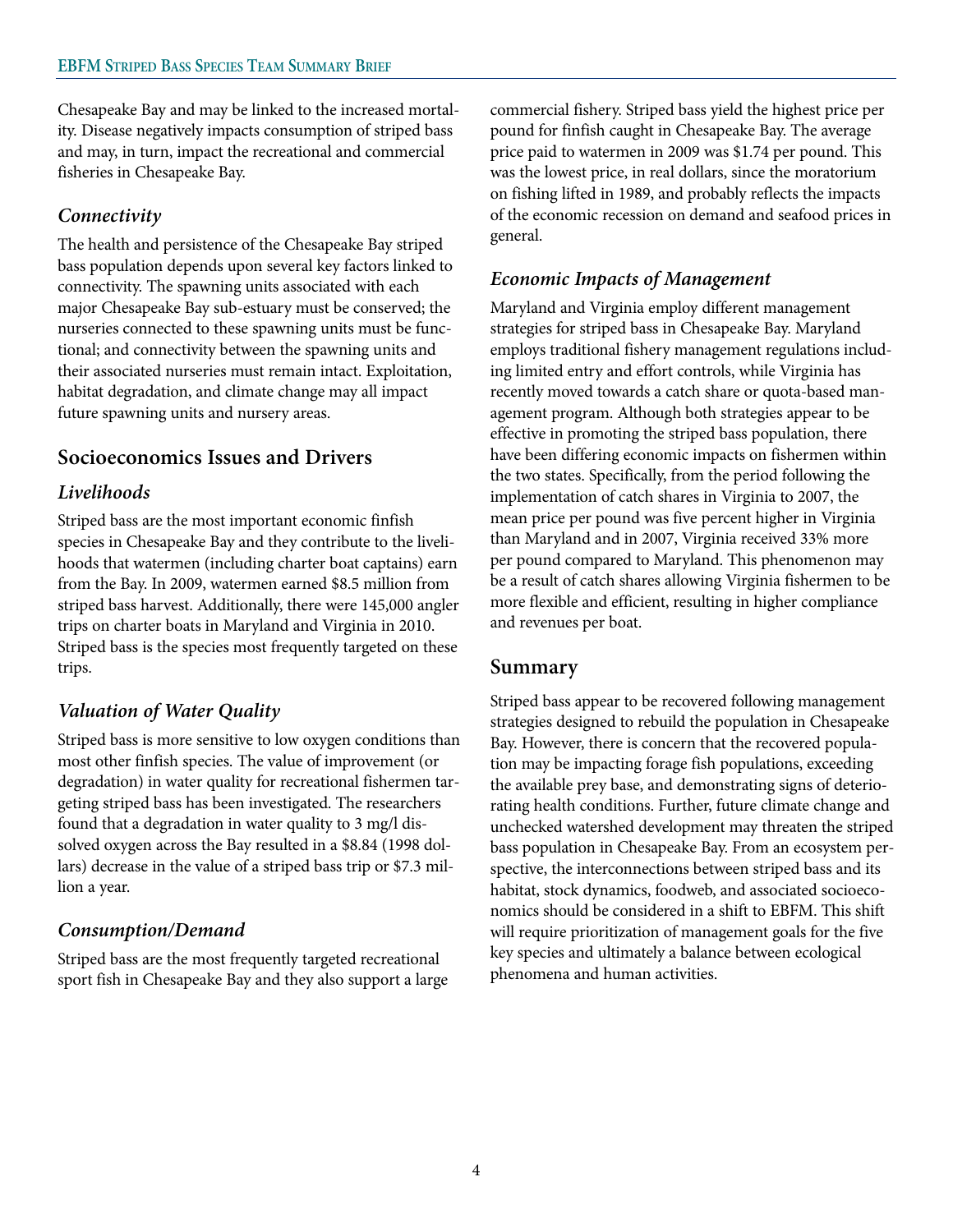#### Table 1. Critical ecosystem considerations for striped bass in Chesapeake Bay.

| <b>Ecosystem</b><br><b>Stressor</b> |                                         | <b>Issues/Drivers/Stressors</b>                                                                                                                                                                                                                     |
|-------------------------------------|-----------------------------------------|-----------------------------------------------------------------------------------------------------------------------------------------------------------------------------------------------------------------------------------------------------|
| <b>Habitat</b>                      | a. Climate Change<br>and Warming        | Warmer temperatures may degrade striped bass nursery habitat and decrease availability of<br>suitable adult habitat.                                                                                                                                |
|                                     |                                         | Higher seasonal temperatures may decrease larval survival.<br>$\bullet$                                                                                                                                                                             |
|                                     |                                         | Because of the warmer temperatures in the Bay, striped bass may not immigrate out to the<br>coastal stock, increasing competition for prey in the Bay.                                                                                              |
|                                     | b. Flow                                 | Freshwater flow variations may influence survival of striped bass eggs and larvae.<br>$\bullet$                                                                                                                                                     |
|                                     | c. Hypoxia                              | • Avoidance of low dissolved oxygen areas yields net habitat loss and potential crowding.                                                                                                                                                           |
|                                     |                                         | Persistent hypoxia decreases fish yields and abundances, as well as suppresses striped bass<br>immune response leading to increased disease.                                                                                                        |
|                                     | d. Contaminants                         | Contaminants may depress striped bass productivity.<br>$\bullet$                                                                                                                                                                                    |
|                                     |                                         | Required consumption advisories about contaminants negatively impact commercial sales and<br>recreational participation.                                                                                                                            |
|                                     | e. Watershed<br><b>Development</b>      | Greater watershed development over time increases impervious surfaces, erosion, and sedimen-<br>tation resulting in habitat instability and potentially impaired reproductive success.                                                              |
|                                     |                                         | Urban sprawl near the Bay may deteriorate water quality and water supply required for all striped<br>$\bullet$<br>bass life stages.                                                                                                                 |
| Foodwebs<br>$\overline{\mathbf{v}}$ | a. Forage and<br><b>Predation</b>       | Current striped bass population numbers have the potential to significantly impact forage fish<br>abundance in the Bay.                                                                                                                             |
|                                     | b. Invasive<br><b>Species</b>           | Invasive blue and flathead catfish compete with juvenile and adult striped bass for prey.                                                                                                                                                           |
|                                     |                                         | Blue catfish prey on striped bass; the degree of impact on the striped bass population is unknown.<br>$\bullet$                                                                                                                                     |
| namics<br>3. Stock Dy               | a. Recruitment<br>Variability           | Alterations in temperature and freshwater flow in the Bay due to human activities and<br>environmental changes may impact recruitment and population stability.                                                                                     |
|                                     |                                         | Juvenile striped bass abundance is largely dependent upon favorable environmental conditions<br>$\bullet$<br>and processes.                                                                                                                         |
|                                     | b. Exploitation                         | Maintaining fishing mortality at or below the management target is required to promote a<br>sustainable fishery and robust spawning stock.                                                                                                          |
|                                     |                                         | Recreational and commercial discards may significantly impact the striped bass population.                                                                                                                                                          |
|                                     | c. Disease                              | Mortality associated with disease in Chesapeake Bay is not well understood.<br>$\bullet$                                                                                                                                                            |
|                                     |                                         | Hypoxia and habitat degradation may promote disease such as mycobacteriosis.                                                                                                                                                                        |
|                                     | d. Connectivity                         | Striped bass yield, stability, resilience, and persistence in the Bay depend upon conservation<br>of spawning units attached to major sub-estuaries, maintaining connectivity between functioning<br>spawning units and their associated nurseries. |
| Socioeconomics<br>$\overline{a}$    | a. Livelihoods                          | Watermen (including charter boat captains) rely on striped bass more than any other targeted<br>species to support their livelihoods.                                                                                                               |
|                                     | b. Management<br><b>Considerations</b>  | Different management strategies in Maryland and Virginia may contribute to higher value and<br>greater compliance with regulations.                                                                                                                 |
|                                     | c. Valuation of<br><b>Water Quality</b> | Decreased water quality directly correlates with diminished value of the striped bass fishery.                                                                                                                                                      |
|                                     | d. Consumption/<br><b>Demand</b>        | While striped bass has the highest price per pound of finfish caught in Chesapeake Bay, since<br>2009 they sold for the lowest price since the moratorium, likely a reflection of the current eco-<br>nomic climate.                                |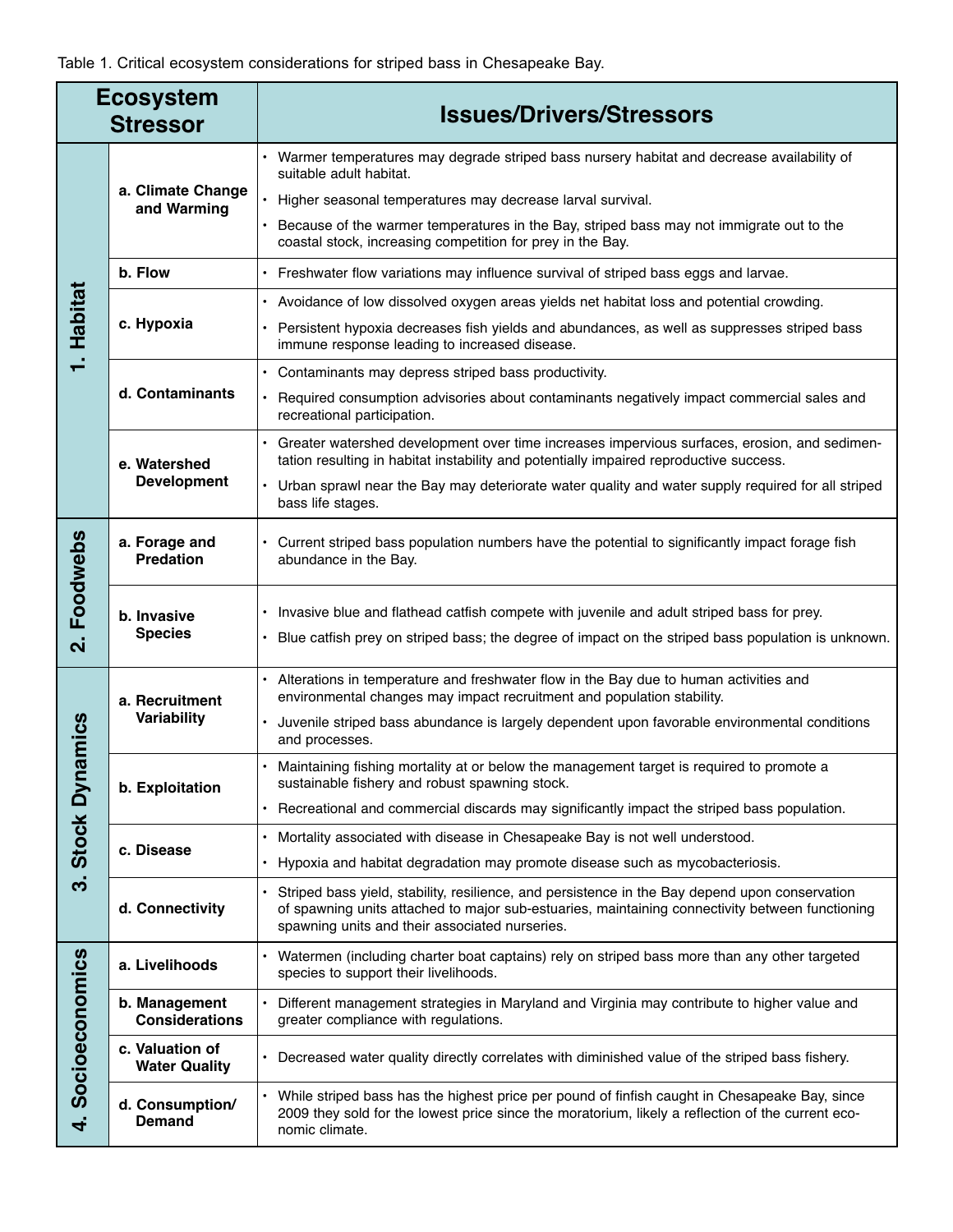**THE ECOSYSTEM-BASED FISHERIES MANAGEMENT (EBFM) PROJECT FOR CHESAPEAKE BAY** *has been developed and coordinated by Maryland Sea Grant, working in partnership with the scientific community and the region's state and federal agencies (the Virginia Marine Resources Commission, Maryland Department of Natural Resources, Potomac River Fisheries Commission, Atlantic States Marine Fisheries Commission, District of Columbia Department of the Environment, NOAA, and EPA). The EBFM Project targets five key species identified in the Ecosystem Planning for Chesapeake Bay document, including striped bass, menhaden, blue crab, alosines, and oysters. The goals of the EBFM project are to build a sustainable mechanism for addressing ecosystem issues for fisheries within Chesapeake Bay and to develop ecosystem tools for use in ecosystem-based fishery management plans for the five key species (or group of species in the case of alosines). Currently the project involves 85 scientists, managers, and stakeholders from within and beyond the Chesapeake Bay region. For more information on Maryland Sea Grant's Ecosystem-Based Fishery Management Project please visit: www.mdsg.umd.edu/ebfm.*

#### **Authors and Editors**

The information in this summary brief was adapted from the EBFM for Chesapeake Bay Striped Bass Background and Issue Briefs authored by the Striped Bass Species Team members: Jim Uphoff (MD DNR, Chair), Joe Cimino (VIMS), Kate Culzoni (EDF), Mary Fabrizio (VIMS), David Gauthier (VIMS), John Jacobs (NOAA Oxford), Mike Johnson (VMRC), Ed Martino (NOAA Oxford), Nichola Meserva (ASMFC), David Secor (UMCES-CBL), Alexei Sharov (MD DNR), Wolfgang Vogelbein (VIMS), Marek Topolski (MD DNR), and Doug Lipton (Chair of the Socioeconomic Quantitative Ecosystem Team). Alesia Read, Jonathan Kramer, Shannon Green, and Jessica Smits served as editors.

### **For More Information and References**

Please visit our website for more information on the Striped Bass Species Team and all other information related to the Ecosystem-Based Fisheries Management Program at Mary land Sea Grant: www.mdsg.umd.edu/programs/policy/ ebfm/

Further information and all references for primary literature can be found within the species briefs here: www.mdsg. umd.edu/programs/policy/ebfm/bioteam/stripedbass/

This publication was prepared by Alesia Read and produced by Maryland Sea Grant.

Publication Number UM-SG-TS-2011-02



Maryland Sea Grant 4321 Hartwick Rd., Suite 300 College Park, MD 20740 301.405.7500 / www.mdsg.umd.edu